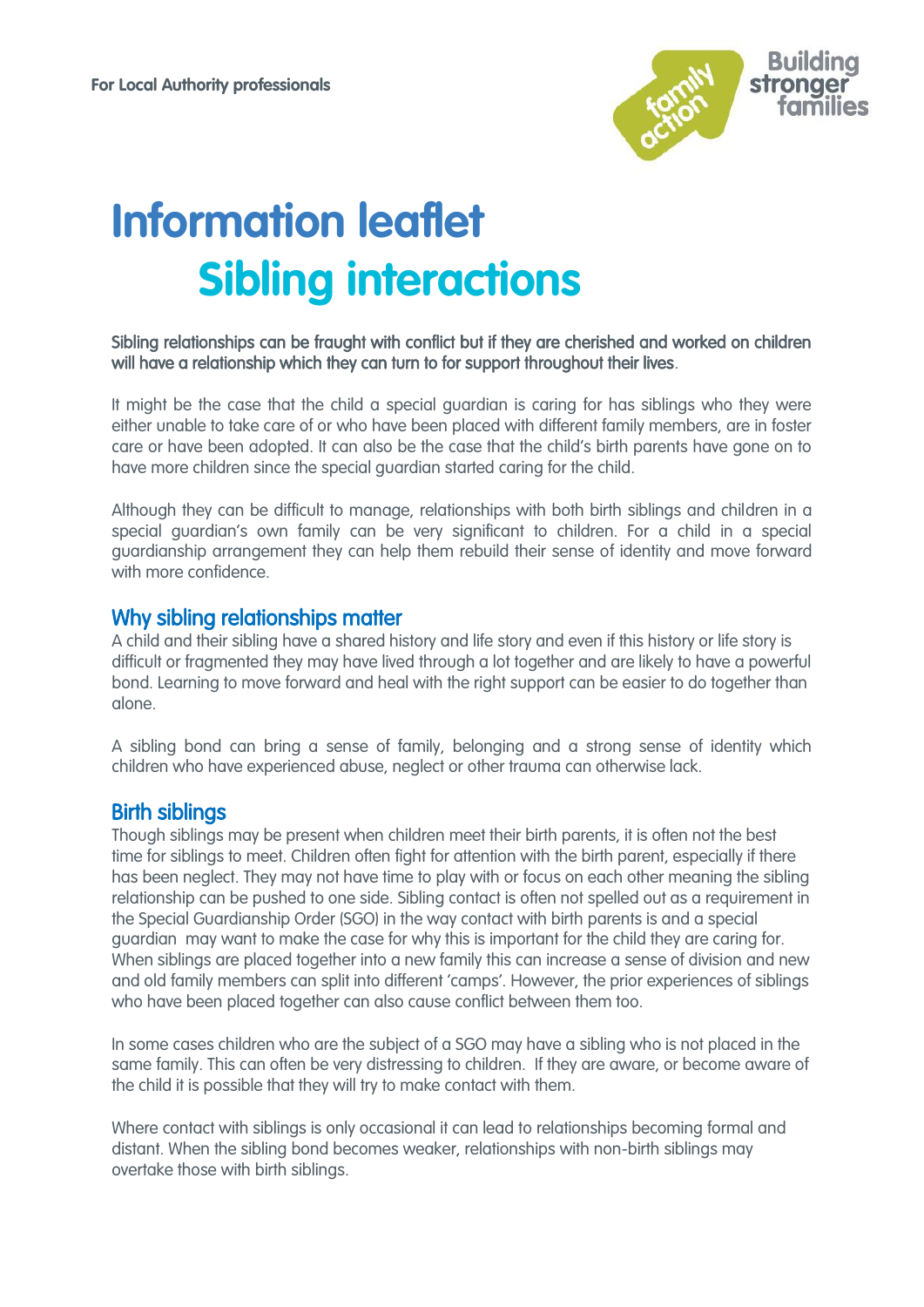

## Children already in the family

When a child arrives in a new family they may not always feel able to share their new carers with other children in the family. They may worry that the special guardian likes their children more than them. It is important for special guardians to try and prepare the child and all of the other children in the family by talking to them individually about their anxieties so that they can resolve as much as they can and at least be aware of the rest.

Tensions from the entry of a new child into the family may increase if the child has poor boundaries and is showing [challenging behaviour.](http://www.specialguardiansupport.org.uk/managing-challenging-behaviour/) Older children in particular may struggle with feelings of jealousy and resentment.

Special guardians need to try and consider and talk about everyone's feelings and fears, including their own feelings and fears. This will help clear the air and help the new child to be accepted into the family. Special guardians should ask their other children for their help and let them know they have a really important role to play in supporting their new siblings and developing relationships and reward them for positive support.

Forming [attachments](http://www.specialguardiansupport.org.uk/managing-attachment-issues/) might be an issue for the new child so it is important for special guardians to spend one-to-one time with them as well as time together as a family.

# Practical tips for special guardians to help with sibling contact

- Special guardians should remember that conflict is natural between siblings especially if they have not seen each other for a while.
- When arranging contact carers should have a positive activity planned, whether a picnic, trip to the cinema or a practical activity such as baking. Choosing positive settings helps
- **siblings find a new way forward and see each other in a new light. This will also help the child to** strengthen their sense of identity and to move forward.
- Carers should try to get siblings to agree and negotiate what they want to do themselves, alternating who gets to choose each time. It can be empowering for them to understand if things go wrong that they can choose to make it better.
- Special guardians may want to build contact up slowly. Rather than spending the whole day together, they could start with an hour or two. A clear plan can help the relationship build and endure.
- **Supporting contact is usually much better than trying to stop it, but special guardians should** always ensure that the children are safe.
- **Special guardians can struggle to find the time to supervise contact between siblings while** balancing time spent with their own family. Having a strong support network of friends and family who can be called on to provide practical help when needed can help make sure their own needs and the needs of the child and the other children are met consistently and well.
- When a new child arrives it is crucial for the special guardian to be honest with their own children. They should make it clear from the start that the new child has equal rights within the family and is entitled to equal treatment.